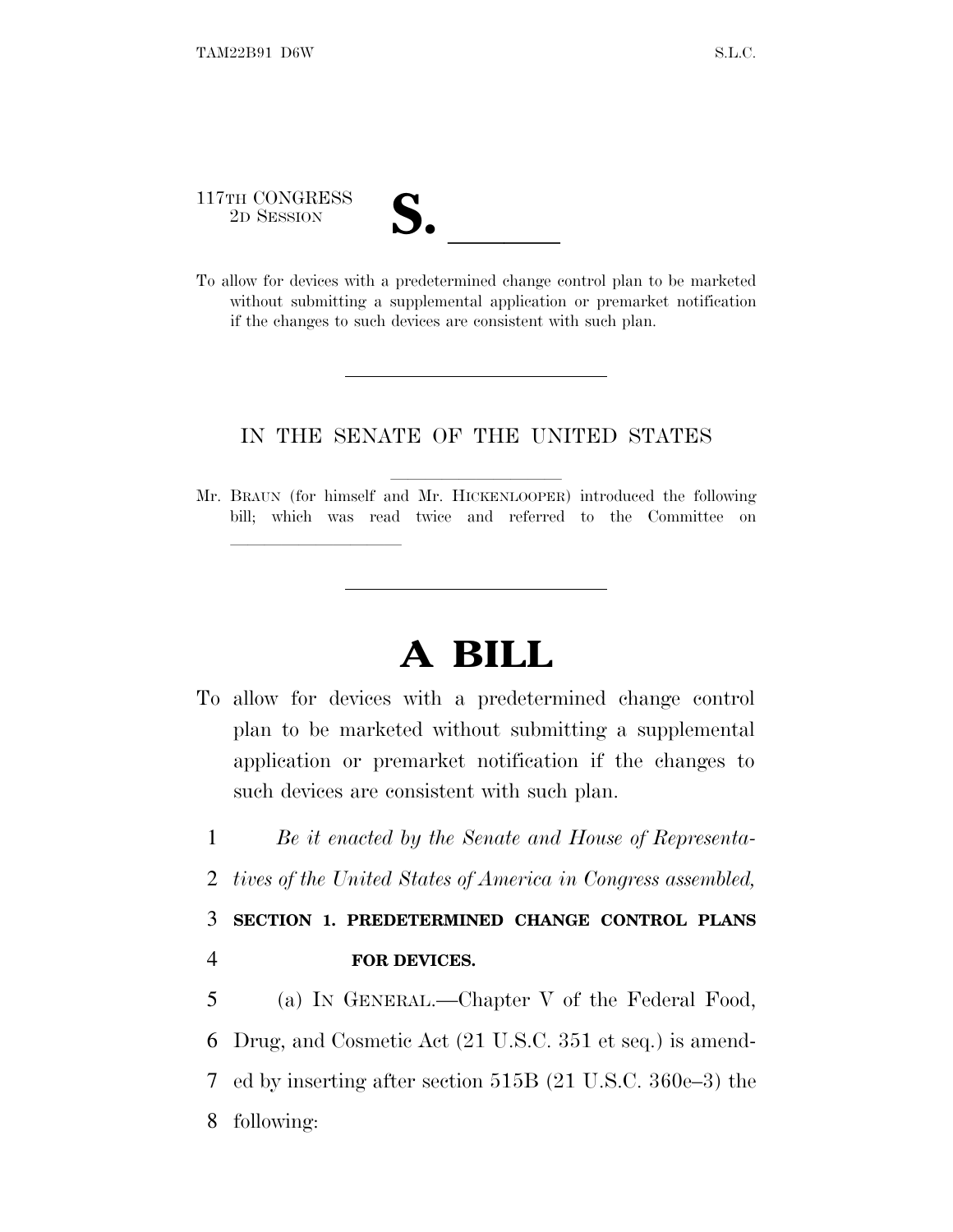TAM22B91 D6W S.L.C.

| $\mathbf{1}$   | "SEC. 515C. PREDETERMINED CHANGE CONTROL PLANS        |
|----------------|-------------------------------------------------------|
| $\overline{2}$ | FOR DEVICES.                                          |
| 3              | "(a) APPROVED DEVICES.—                               |
| $\overline{4}$ | "(1) IN GENERAL.—Notwithstanding section              |
| 5              | $515(d)(5)(A)$ , a supplemental application shall not |
| 6              | be required for a change to a device approved under   |
| 7              | section 515, if such change is consistent with a pre- |
| 8              | determined change control plan that is approved       |
| 9              | pursuant to paragraph $(2)$ .                         |
| 10             | $(2)$ PREDETERMINED CHANGE<br><b>CONTROL</b>          |
| 11             | PLAN.—The Secretary may approve a predetermined       |
| 12             | change control plan submitted in an application, in-  |
| 13             | cluding a supplemental application, under section     |
| 14             | 515 that describes planned changes that may be        |
| 15             | made to the device (and that would otherwise re-      |
| 16             | quire a supplemental application under section 515),  |
| 17             | if the device remains safe and effective without any  |
| 18             | change.                                               |
| 19             | "(3) SCOPE.—The Secretary may require that a          |
| 20             | change control plan include labeling required for     |
| 21             | safe and effective use of the device as such device   |
| 22             | changes pursuant to such plan, notification require-  |
| 23             | ments if the device does not function as intended     |
| 24             | pursuant to such plan, and performance require-       |
| 25             | ments for changes made under the plan.                |
| 26             | "(b) CLEARED DEVICES.—                                |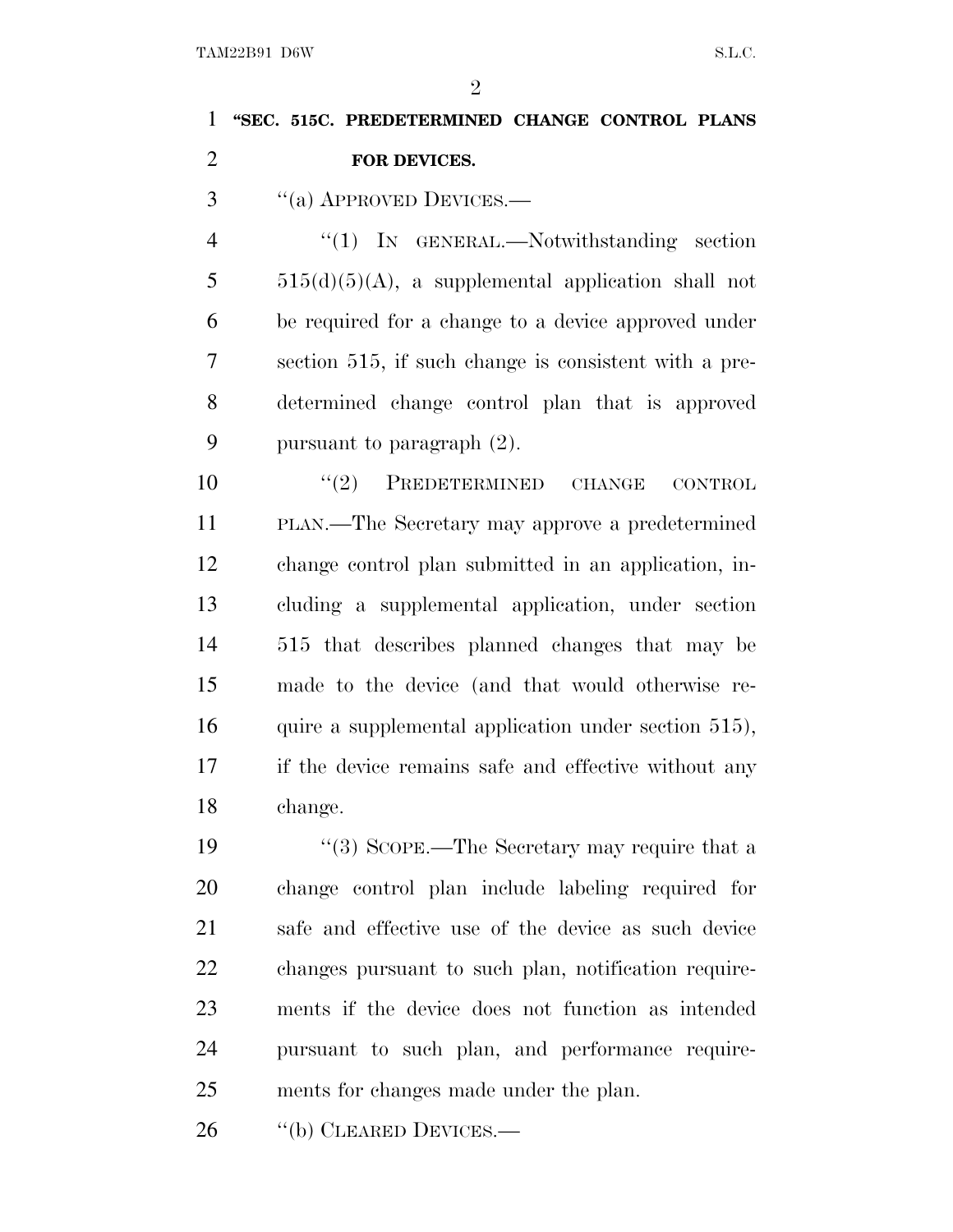| $\mathbf{1}$   | "(1) IN GENERAL.—Notwithstanding section                       |
|----------------|----------------------------------------------------------------|
| $\overline{2}$ | $510(k)$ , a premarket notification shall not be re-           |
| 3              | quired for a change to a device cleared under section          |
| $\overline{4}$ | $510(k)$ , if such change is consistent with an estab-         |
| 5              | lished predetermined change control plan granted               |
| 6              | pursuant to paragraph $(2)$ .                                  |
| $\overline{7}$ | $(2)$ PREDETERMINED CHANGE<br><b>CONTROL</b>                   |
| 8              | PLAN.—The Secretary may clear a predetermined                  |
| 9              | change control plan submitted in a notification sub-           |
| 10             | mitted under section $510(k)$ that describes planned           |
| 11             | changes that may be made to the device (and that               |
| 12             | would otherwise require a new notification), if—               |
| 13             | $\lq\lq$ the device remains safe and effective                 |
| 14             | without any such change; and                                   |
| 15             | "(B) the device would remain substantially                     |
| 16             | equivalent to the predicate.                                   |
| 17             | "(3) SCOPE.—The Secretary may require that a                   |
| 18             | change control plan include labeling required for              |
| 19             | safe and effective use of the device as such device            |
| 20             | changes pursuant to such plan, notification require-           |
| 21             | ments if the device does not function as intended              |
| 22             | pursuant to such plan, and performance require-                |
| 23             | ments for changes made under the plan.                         |
| 24             | "(c) PREDICATE DEVICES.—In making a determina-                 |
| 25             | tion of substantial equivalence pursuant to section $513(i)$ , |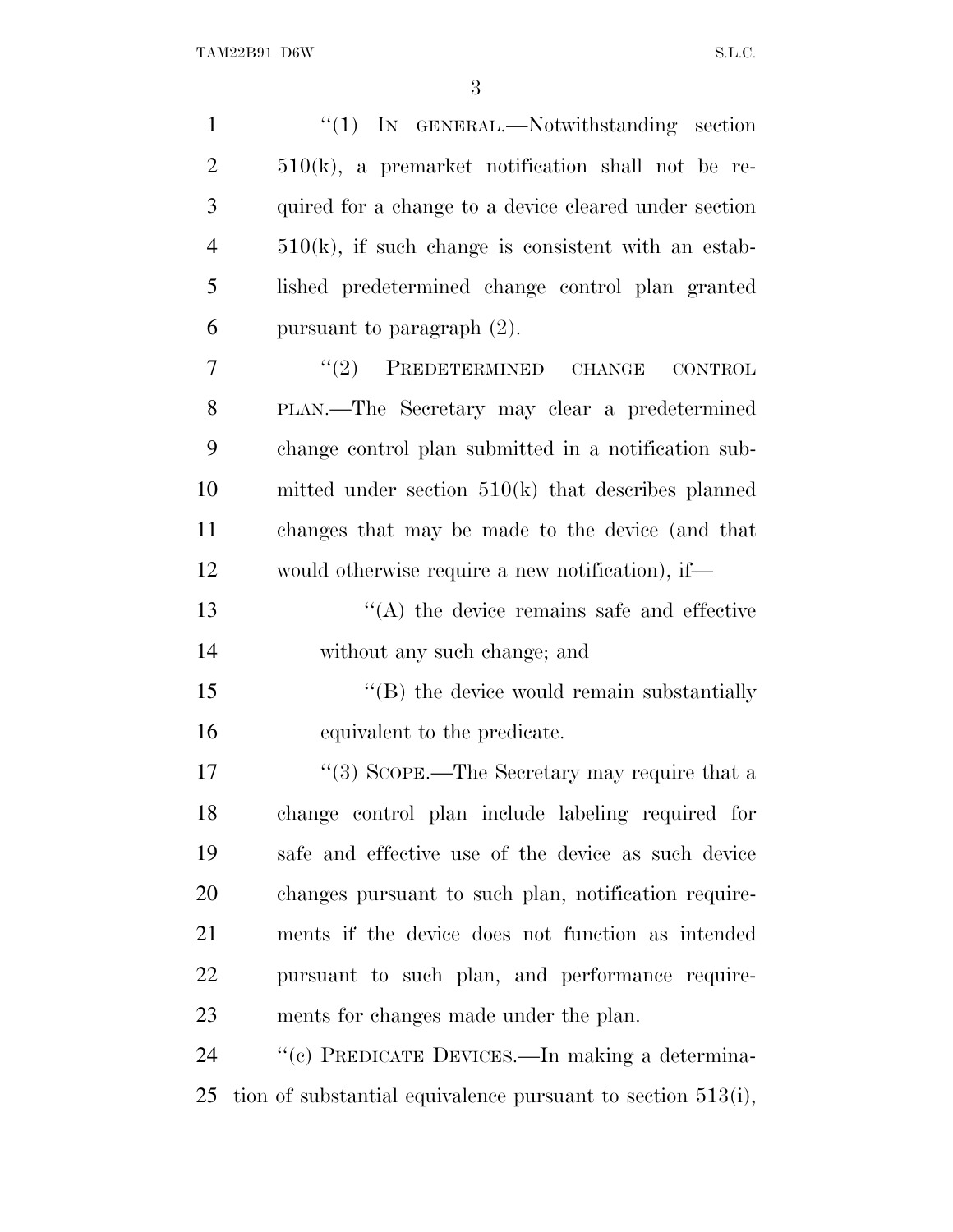TAM22B91 D6W S.L.C.

 the Secretary shall not compare a device to changed versions of a device implemented in accordance with an established predetermined change control plan as a predi- cate device. Only the version of the device cleared or ap- proved, prior to changes made under the predetermined change control plan, may be used by a sponsor as a predi-cate device.''.

8 (b) CONFORMING AMENDMENTS.

9 (1) CLEARED DEVICES.—Section  $510(l)(1)$  of the Federal Food, Drug, and Cosmetic Act (21 11 U.S.C.  $360(l)(1)$  is amended, in the first sentence, by inserting '', or with respect to a change that is consistent with a predetermined change control plan cleared under section 515C'' before the period at the end.

 (2) APPROVED DEVICES.—Section  $17 \qquad 515(d)(5)(A)(i)$  of the Federal Food, Drug, and Cos-18 metic Act  $(21 \text{ U.S.C. } 360e(d)(5)(A)(i))$  is amended by striking ''A supplemental'' and inserting ''Unless the change is consistent with a predetermined change control plan approved under section 515C, a supplemental''.

23 (3) DOCUMENTATION OF RATIONALE FOR SIG-24 NIFICANT DECISIONS.—Section  $517A(a)(1)$  of the